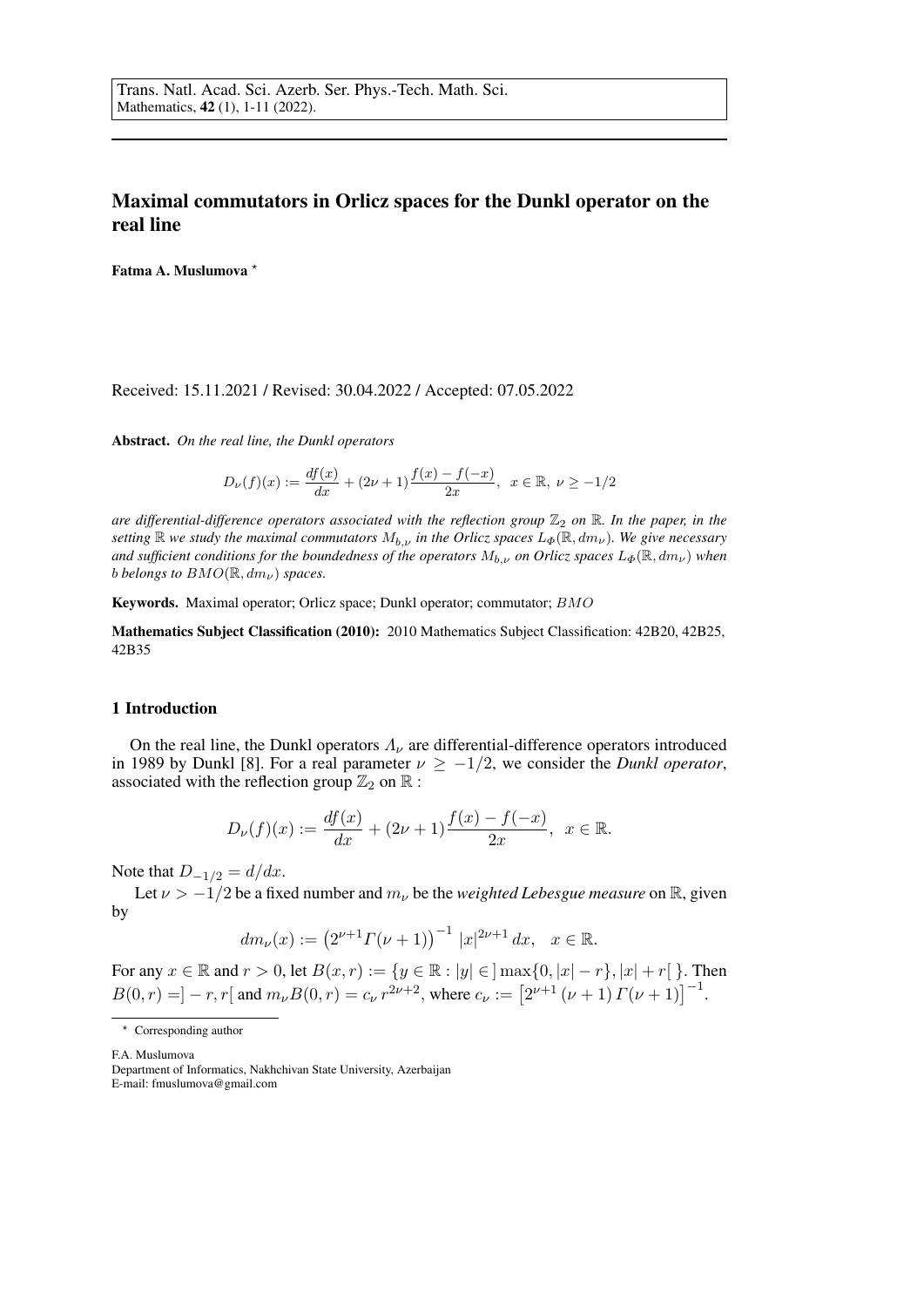The *maximal operator*  $M_{\nu}$  associated by Dunkl operator on the real line is given by

$$
M_{\nu}f(x) := \sup_{r>0} (m_{\nu}(B(x,r)))^{-1} \int_{B(x,r)} |f(y)| \, dm_{\nu}(y), \quad x \in \mathbb{R}.
$$

The *maximal commutator*  $M_{b,\nu}$  associated with Dunkl operator on the real line and with a locally integrable function  $b \in L_1^{\text{loc}}(\mathbb{R}, dm_\nu)$  is defined by

$$
M_{b,\nu}f(x) := \sup_{r>0} (m_{\nu}(B(x,r)))^{-1} \int_{B(x,r)} |b(x) - b(y)| |f(y)| dm_{\nu}(y), \quad x \in \mathbb{R}.
$$

It is well known that maximal and fractional maximal operators play an important role in harmonic analysis (see [7, 24]). Also the fractional maximal function and the fractional integral, associated with  $D_{\nu}$  differential-difference Dunkl operators play an important role in Dunkl harmonic analysis, differentiation theory and PDE's. The harmonic analysis of the one-dimensional Dunkl operator and Dunkl transform was developed in [4,5,18]. The Dunkl operator and Dunkl transform considered here are the rank-one case of the general Dunkl theory, which is associated with a finite reflection group acting on a Euclidean space. The Dunkl theory provides a useful framework for the study of multivariable analytic structures and has gained considerable interest in various fields of mathematics and in physical applications (see, for example, [9]). The maximal function, the fractional integral and related topics associated with the Dunkl differential-difference operator have been research areas for many mathematicians such as C. Abdelkefi and M. Sifi [1], V.S. Guliyev and Y.Y. Mammadov [4–6], Y.Y. Mammadov [16], L. Kamoun [12], M.A. Mourou [19], F. Soltani [22, 23], K. Trimeche [25] and others. Moreover, the results on  $L_{\Phi}(\mathbb{R}, dm_{\nu})$ -boundedness of fractional maximal operator and its commutators associated with  $D_{\nu}$  were obtained in [6, 17].

Harmonic analysis associated to the Dunkl transform and the Dunkl differential-difference operator gives rise to convolutions with a relevant generalized translation. In this paper, in the framework of this analysis in the setting  $\mathbb{R}$ , we study the boundedness of the maximal commutator  $M_{b,\nu}$  on Orlicz spaces  $L_{\Phi}(\mathbb{R}, dm_{\nu})$ , when b belongs to the space  $BMO(\mathbb{R}, dm_{\nu})$ , by which some new characterizations of the space  $BMO(\mathbb{R}, dm_{\nu})$  are given.

By  $A \leq B$  we mean that  $A \leq CB$  with some positive constant C independent of appropriate quantities. If  $A \leq B$  and  $B \leq A$ , we write  $A \approx B$  and say that A and B are equivalent.

#### 2 Preliminaries in the Dunkl setting on R

To introduce the notion of Orlicz spaces in the Dunkl setting on  $\mathbb{R}$ , we first recall the definition of Young functions.

**Definition 2.1** A function  $\Phi : [0, \infty) \to [0, \infty]$  is called a Young function if  $\Phi$  is convex, left-continuous,  $\lim_{r \to +0} \Phi(r) = \Phi(0) = 0$  and  $\lim_{r \to \infty} \Phi(r) = \infty$ .

From the convexity and  $\Phi(0) = 0$  it follows that any Young function is increasing. If there exists  $s \in (0,\infty)$  such that  $\Phi(s) = \infty$ , then  $\Phi(r) = \infty$  for  $r \geq s$ . The set of Young functions such that

$$
0 < \varPhi(r) < \infty \qquad \text{for} \qquad 0 < r < \infty
$$

is denoted by Y. If  $\Phi \in Y$ , then  $\Phi$  is absolutely continuous on every closed interval in  $[0, \infty)$  and bijective from  $[0, \infty)$  to itself.

For a Young function  $\overline{\Phi}$  and  $0 \leq s \leq \infty$ , let

$$
\Phi^{-1}(s) := \inf\{r \ge 0 : \Phi(r) > s\}.
$$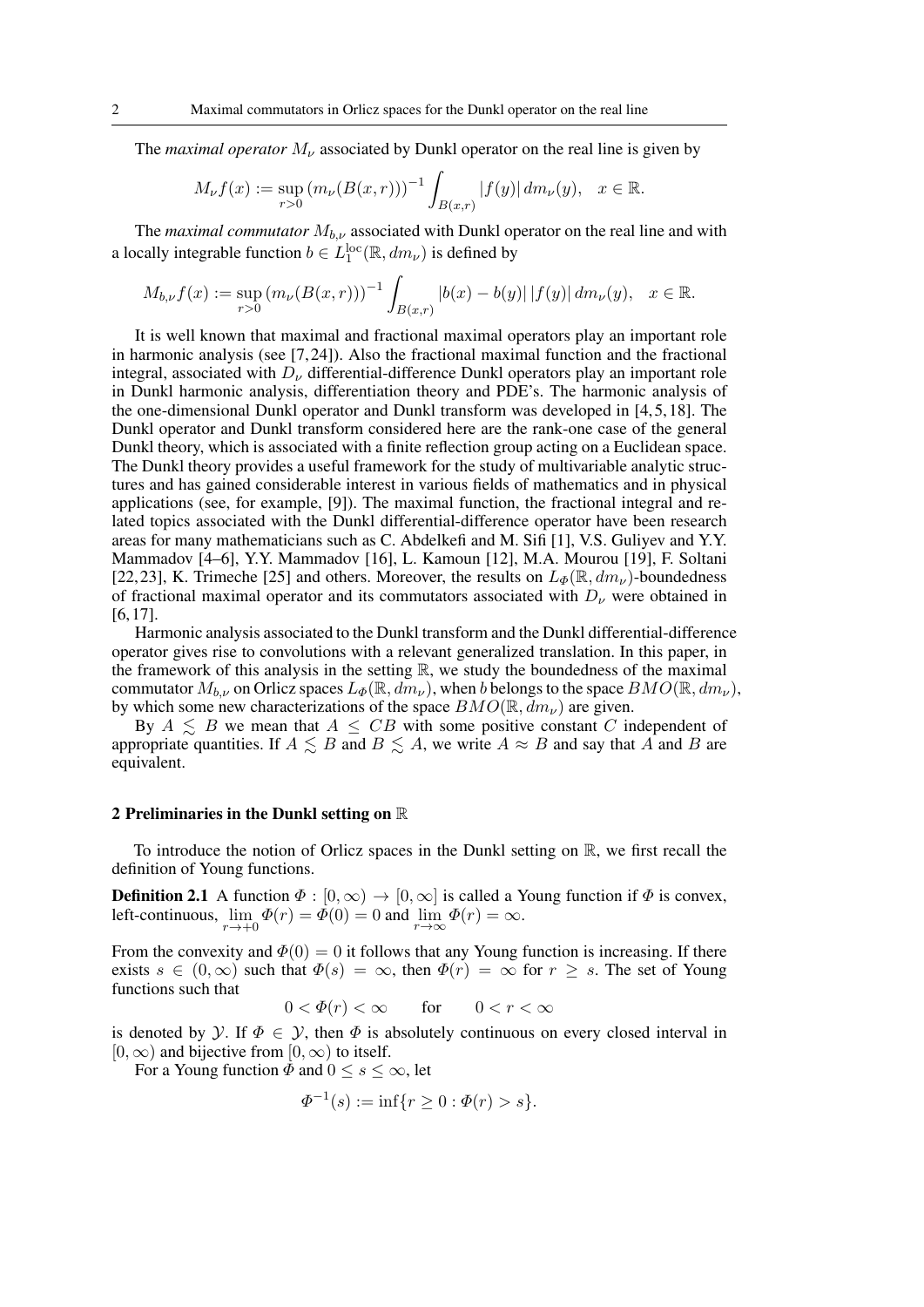If  $\Phi \in \mathcal{Y}$ , then  $\Phi^{-1}$  is the usual inverse function of  $\Phi$ . It is well known that

$$
r \le \Phi^{-1}(r)\widetilde{\Phi}^{-1}(r) \le 2r \qquad \text{for any } r \ge 0,
$$
 (2.1)

where  $\widetilde{\Phi}(r)$  is defined by

$$
\widetilde{\Phi}(r) := \begin{cases} \sup\{rs - \Phi(s) : s \in [0, \infty)\}, & r \in [0, \infty) \\ \infty, & r = \infty. \end{cases}
$$

A Young function  $\Phi$  is said to satisfy the  $\Delta_2$ -condition, denoted also as  $\Phi \in \Delta_2$ , if

$$
\Phi(2r) \le C \Phi(r), \qquad r > 0
$$

for some  $C > 1$ . If  $\Phi \in \Delta_2$ , then  $\Phi \in \mathcal{Y}$ . A Young function  $\Phi$  is said to satisfy the  $\nabla_2$ -condition, denoted also by  $\Phi \in \nabla_2$ , if

$$
\Phi(r) \le \frac{1}{2C} \Phi(Cr), \qquad r \ge 0
$$

for some  $C > 1$ . In what follows, for any subset E of R, we use  $\chi_E$  to denote its *characteristic function*.

**Definition 2.2** (Orlicz Space). For a Young function  $\Phi$ , the set

$$
L_{\Phi}(\mathbb{R}, dm_{\nu}) := \left\{ f \in L_1^{\text{loc}}(\mathbb{R}, dm_{\nu}) : \int_{\mathbb{R}} \Phi(k|f(x)|) dm_{\nu}(x) < \infty \text{ for some } k > 0 \right\}
$$

is called the *Orlicz space*. If  $\Phi(r) := r^p$  for all  $r \in [0, \infty)$ ,  $1 \le p < \infty$ , then  $L_{\Phi}(\mathbb{R}, dm_\nu) =$  $L_p(\mathbb{R}, dm_\nu)$ . If  $\Phi(r) := 0$  for all  $r \in [0,1]$  and  $\Phi(r) := \infty$  for all  $r \in (1,\infty)$ , then  $L_{\Phi}(\mathbb{R}, dm_{\nu}) = L_{\infty}(\mathbb{R}, dm_{\nu})$ . The *space*  $L_{\Phi}^{\text{loc}}(\mathbb{R}, dm_{\nu})$  is defined as the set of all functions f such that  $f\chi_B \in L_\Phi(\mathbb{R}, dm_\nu)$  for all balls  $B \subset \mathbb{R}$ .

 $L_{\Phi}(\mathbb{R}, dm_{\nu})$  is a Banach space with respect to the norm

$$
||f||_{L_{\Phi,\nu}} := \inf \left\{ \lambda > 0 : \int_{\mathbb{R}} \Phi\left(\frac{|f(x)|}{\lambda}\right) dm_{\nu}(x) \le 1 \right\}.
$$

For a measurable function f on R and  $t > 0$ , let

$$
m(f, t)_{\nu} := m_{\nu} \{ x \in \mathbb{R} : |f(x)| > t \}.
$$

Definition 2.3 The *weak Orlicz space*

$$
WL_{\Phi}(\mathbb{R}, dm_{\nu}) := \{ f \in L_{1,\nu}^{\text{loc}}(\mathbb{R}) : ||f||_{WL_{\Phi,\nu}} < \infty \}
$$

is defined by the norm

$$
||f||_{WL_{\Phi,\nu}} := \inf \Big\{\lambda > 0 \, : \, \sup_{t>0} \Phi(t)m\Big(\frac{f}{\lambda},\,t\Big)_{\nu} \, \leq 1\Big\}.
$$

The following analogue of the Hölder inequality is well known (see, for example,  $[21]$ ).

Lemma 2.1 *Let the functions* f *and* g *be measurable on* R*. For a Young function* Φ *and its complementary function*  $\widetilde{\Phi}$ *, the following inequality is valid* 

$$
\int_{\mathbb{R}} |f(x)g(x)| \, dm_{\nu}(x) \le 2||f||_{L_{\Phi,\nu}} ||g||_{L_{\widetilde{\Phi},\nu}}.
$$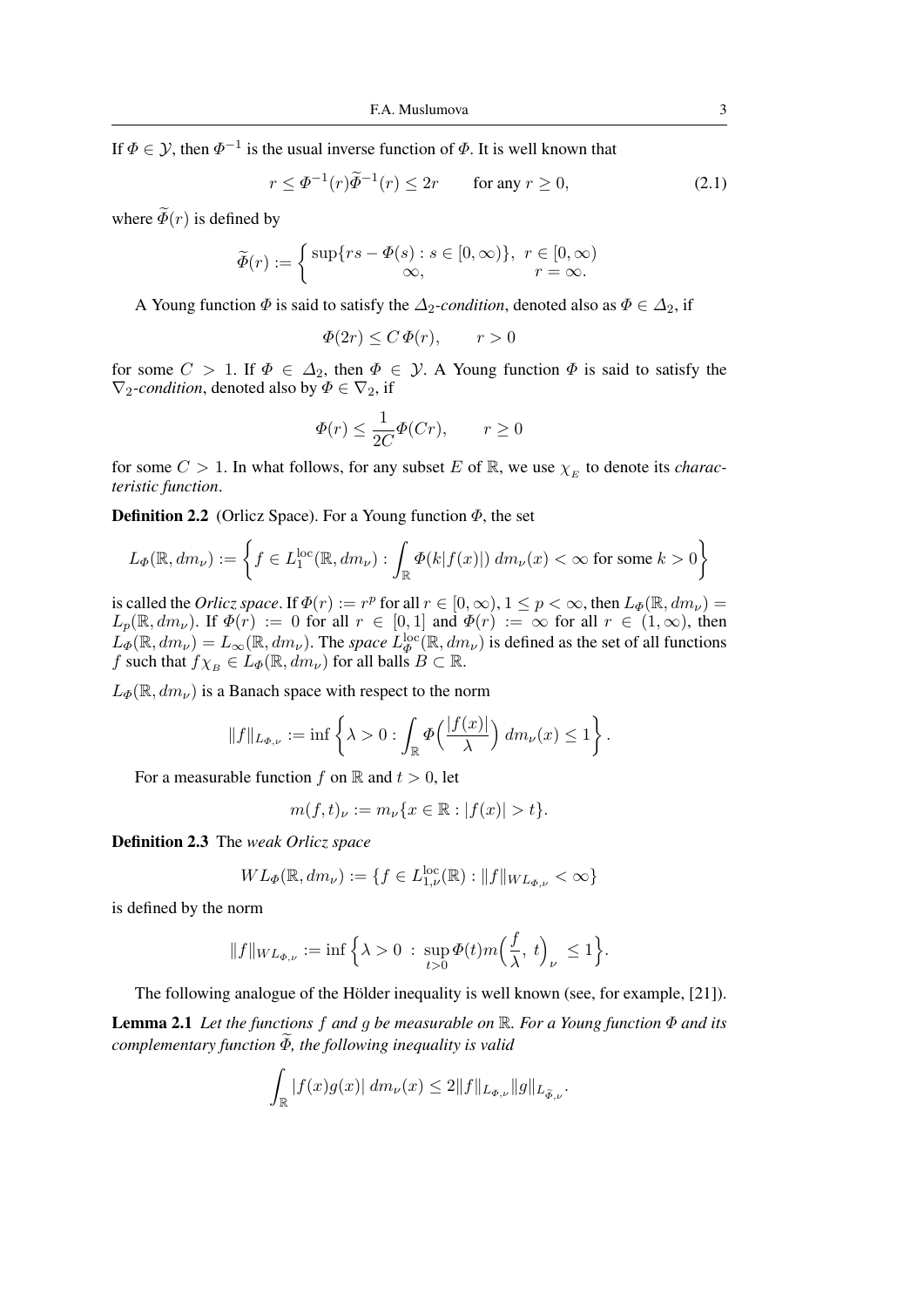# 3 Maximal commutators  $M_{b,\alpha,\nu}$  in Orlicz spaces  $L_{\Phi}(\mathbb{R}, dm_{\nu})$

In this section we investigate the boundedness of the maximal commutator  $M_{b,\nu}$  in Orlicz spaces  $L_{\Phi}(\mathbb{R}, dm_{\nu}).$ 

The following result completely characterizes the boundedness of  $M_{\nu}$  on Orlicz spaces  $L_{\Phi}(\mathbb{R}, dm_{\nu}).$ 

**Theorem 3.1** *[3] Let*  $\Phi$  *be a Young function.* 

*(i)The operator*  $M_{\nu}$  *is bounded from*  $L_{\Phi}(\mathbb{R}, dm_{\nu})$  *to*  $WL_{\Phi}(\mathbb{R}, dm_{\nu})$ *, and the inequality* 

$$
||M_{\nu}f||_{WL_{\Phi,\nu}} \leq C_0 ||f||_{L_{\Phi,\nu}}
$$
\n(3.1)

*holds with constant*  $C_0$  *independent of*  $f$ *.* 

*(ii) The operator*  $M_{\nu}$  *is bounded on*  $L_{\Phi}(\mathbb{R}, dm_{\nu})$ *, and the inequality* 

$$
||M_{\nu}f||_{L_{\Phi,\nu}} \leq C_0 ||f||_{L_{\Phi,\nu}}
$$
\n(3.2)

*holds with constant*  $C_0$  *independent of*  $f$  *if and only if*  $\Phi \in \nabla_2$ *.* 

The following theorems were proved in [6].

**Theorem 3.2** *[6]* Let  $b \in BMO(\mathbb{R}, dm_{\nu})$  and  $\Phi \in \mathcal{Y}$ . Then the condition  $\Phi \in \nabla_2$  *is necessary and sufficient for the boundedness of*  $M_{b,\nu}$  *on*  $L_{\Phi}(\mathbb{R}, dm_{\nu})$ *.* 

**Theorem 3.3** *[6] Let*  $\Phi$  *be a Young function with*  $\Phi \in \nabla_2$ *. Then the condition*  $b \in BMO(\mathbb{R}, dm_\nu)$ *is necessary and sufficient for the boundedness of*  $M_{b,\nu}$  *on*  $L_{\Phi}(\mathbb{R}, dm_{\nu})$ *.* 

We recall the definition of the space  $BMO(\mathbb{R}, dm_{\nu})$ .

**Definition 3.1** Suppose that  $b \in L_1^{\text{loc}}(\mathbb{R}, dm_\nu)$ , let

$$
||b||_{BMO(\nu)} := \sup_{x \in \mathbb{R}, r>0} \frac{1}{m_{\nu}(B(x,r))} \int_{B(x,r)} |b(y) - b_{B(x,r)}(x)| dm_{\nu}(y),
$$

where

$$
b_{B(x,r)} := \frac{1}{m_{\nu}(B(x,r))} \int_{B(x,r)} b(y) \, dm_{\nu}(y).
$$

Define

$$
BMO(\mathbb{R}, dm_{\nu}) := \{b \in L_1^{\text{loc}}(\mathbb{R}, dm_{\nu}) : ||b||_{BMO(\nu)} < \infty\}.
$$

Modulo constants, the space  $BMO(\mathbb{R}, dm_{\nu})$  is a Banach space with respect to the norm  $\|\cdot\|_{BMO(\nu)}.$ 

We will need the following properties of  $BMO$ -functions (see [10]):

$$
||b||_{BMO(\nu)} \approx \sup_{x \in \mathbb{R}, r>0} \left( \frac{1}{m_{\nu}(B(x,r))} \int_{B(x,r)} |b(y) - b_{B(x,r)}|^p dm_{\nu}(y) \right)^{\frac{1}{p}}, \quad (3.3)
$$

where  $1 \leq p \leq \infty$  and the positive equivalence constants are independent of b, and

$$
\left| b_{B(x,r)} - b_{B(x,t)} \right| \le C \|b\|_{BMO(\nu)} \ln \frac{t}{r} \quad \text{for any} \quad 0 < 2r < t,\tag{3.4}
$$

where the positive constant C does not depend on b, x, r and t.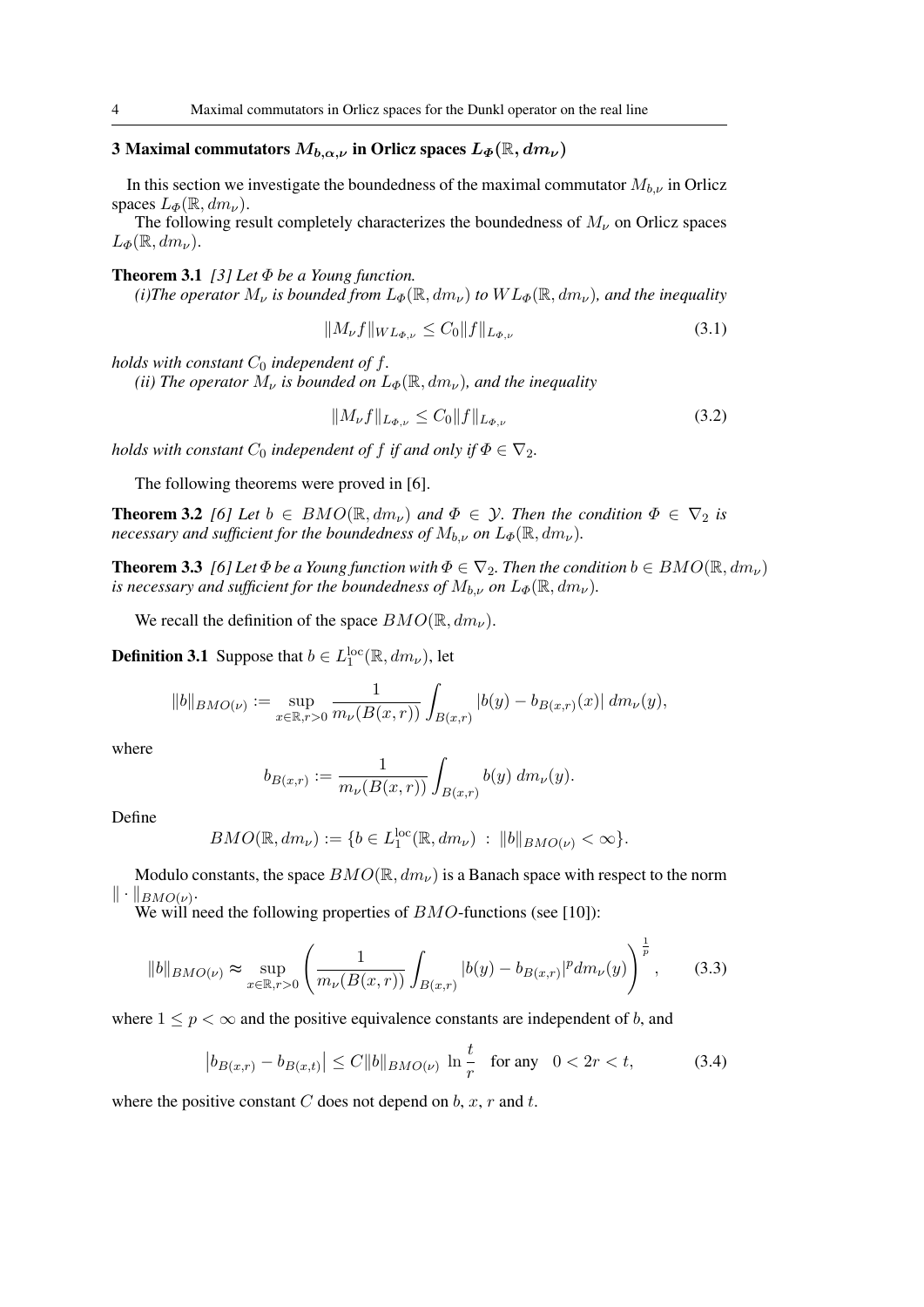For any measurable set E with  $m_{\nu}(E) < \infty$  and any suitable function f, the norm  $||f||_{L(\log L),E}$  is defined by

$$
||f||_{L(\log L),E} = \inf \left\{ \lambda > 0 : \frac{1}{m_{\nu}(E)} \int_{E} \frac{|f(x)|}{\lambda} \left( 2 + \frac{|f(x)|}{\lambda} \right) dm_{\nu}(x) \le 1 \right\}.
$$

The norm  $||f||_{\text{exp }L,E}$  is defined by

$$
|f\|_{\exp L,E} = \inf \left\{ \lambda > 0 : \frac{1}{m_{\nu}(E)} \int_{E} \exp\left(\frac{|f(x)|}{\lambda}\right) dm_{\nu}(x) \le 2 \right\}.
$$

Then for any suitable functions  $f$  and  $g$  the generalized Hölders inequality holds (see [21])

$$
\frac{1}{m_{\nu}(E)} \int_{E} |f(x)| |g(x)| dm_{\nu}(x) \lesssim \|f\|_{\exp L,E} \|g\|_{L(\log L),E}.
$$
 (3.5)

The following John-Nirenberg inequalities on spaces of homogeneous type come from [13, Propositions 6, 7].

**Lemma 3.1** *Let*  $b \in BMO(\mathbb{R}, dm_{\nu})$ *. Then there exist constants*  $C_1, C_2 > 0$  *such that for every ball*  $B \subset \mathbb{R}$  *and every*  $\alpha > 0$ *, we have* 

$$
m_{\nu}(\left\{x \in B : |b(x) - b_B| > \alpha\right\}) \leq C_1 m_{\nu}(B) \exp\left\{-\frac{C_2}{\|b\|_{BMO(\nu)}} \alpha\right\}.
$$

By the generalized Hölder's inequality in Orlicz spaces (see [21, page 58]) and John-Nirenberg's inequality, we get (see also [14, (2.14)]).

$$
\frac{1}{|B|} \int_{B} |b(x) - b_B| |g(x)| dm_{\nu}(x) \lesssim ||b||_{BMO(\nu)} ||g||_{L(\log L),B}.
$$
 (3.6)

We refer for instance to [11] and [15] for details on this space and properties.

**Lemma 3.2** *[17] Let*  $b \in BMO(\mathbb{R}, dm_{\nu})$  *and*  $\Phi$  *be a Young function with*  $\Phi \in \Delta_2$ *, then* 

$$
||b||_{BMO(\nu)} \approx \sup_{x \in \mathbb{R}, r>0} \Phi^{-1}\left(m_{\nu}(B(x,r)^{-1})||b(\cdot) - b_{B(x,r)}||_{L_{\Phi,\nu}(B(x,r))},\right)
$$
(3.7)

*where the positive equivalence constants are independent of* b*.*

**Lemma 3.3** *Let*  $f \in L_1^{\text{loc}}(\mathbb{R}, dm_\nu)$ *. Then* 

 $\overline{I}$ 

$$
M_{\nu}\left(M_{\nu}f\right)(x) \approx \sup_{B \ni x} \|f\chi_B\|_{L(1+\log^+ L),\nu}.\tag{3.8}
$$

**Proof.** Let B be a ball in  $\mathbb{R}$ . We are going to use weak type estimates (see [24], for instance): there exist positive constants  $c > 1$  such that for every  $f \in L_1^{\text{loc}}(\mathbb{R}, dm_\nu)$  and for every  $t > (1/m<sub>\nu</sub>(B)) \int_B |f(x)| dm_{\nu}(x)$  we have

$$
\frac{1}{c \, t} \int_{\{x \in B : |f(x)| > t\}} |f(x)| dm_{\nu}(x) \le m_{\nu}(\{x \in B : M_{\nu}(f \chi_B)(x) > t\})
$$
  

$$
\le \frac{c}{t} \int_{\{x \in B : |f(x)| > t/2\}} |f(x)| dm_{\nu}(x).
$$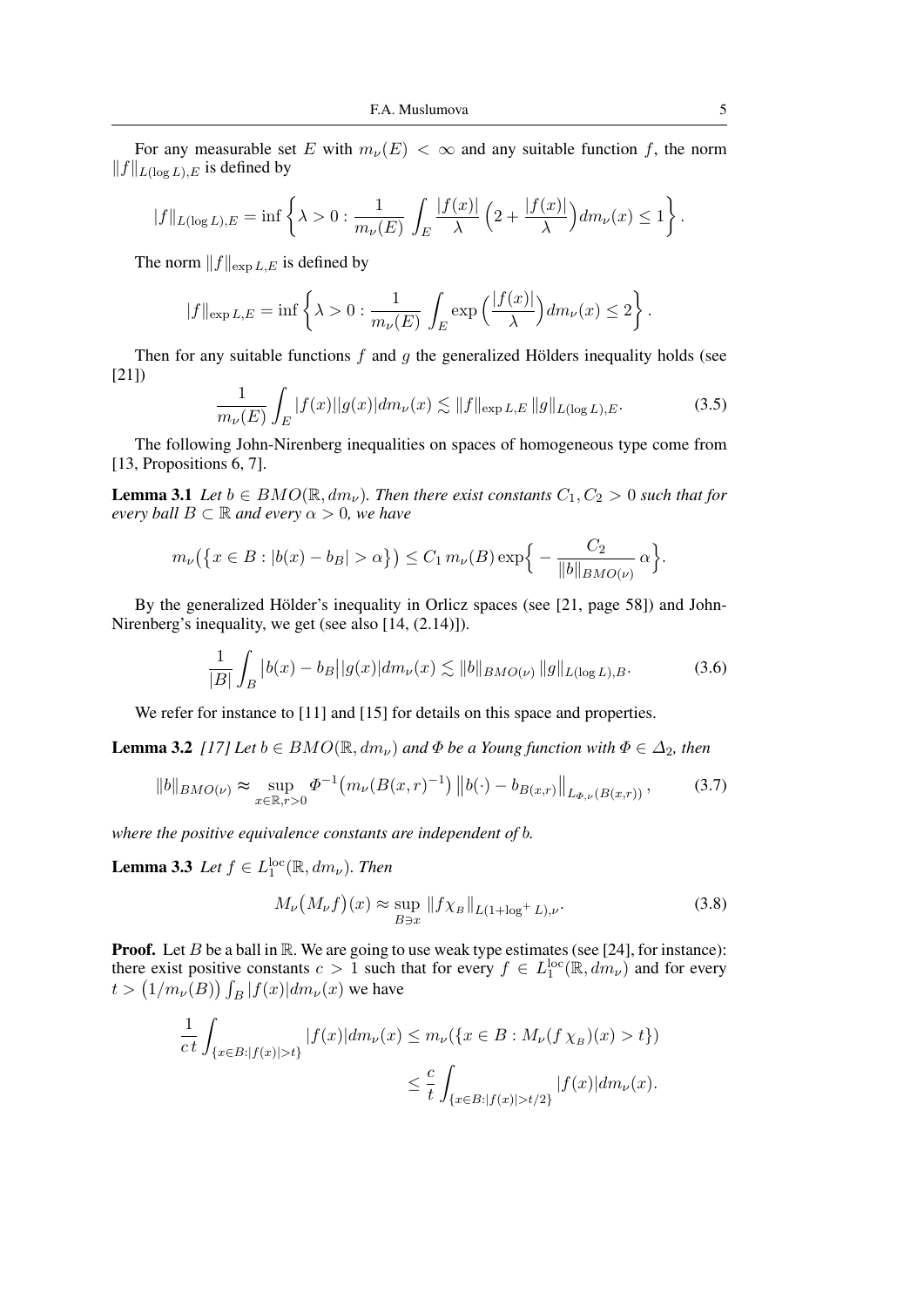$$
\int_{B} M_{\nu}(f \chi_{B})(x) dm_{\nu}(x) = \int_{0}^{\infty} m_{\nu}(\lbrace x \in B : M_{\nu}(f \chi_{B})(x) > \lambda \rbrace) d\lambda
$$
\n
$$
= \int_{0}^{|f|_{B}} m_{\nu}(\lbrace x \in B : M_{\nu}(f \chi_{B})(x) > \lambda \rbrace) d\lambda
$$
\n
$$
+ \int_{|f|_{B}}^{\infty} m_{\nu}(\lbrace x \in B : M_{\nu}(f \chi_{B})(x) > \lambda \rbrace) d\lambda
$$
\n
$$
= m_{\nu}(B) |f|_{B} + \int_{|f|_{B}}^{\infty} m_{\nu}(\lbrace x \in B : M_{\nu}(f \chi_{B})(x) > \lambda \rbrace) d\lambda
$$
\n
$$
\geq m_{\nu}(B) |f|_{B} + \frac{1}{c} \int_{|f|_{B}}^{\infty} \left( \int_{\lbrace x \in B : |f(x)| > \lambda \rbrace} |f(x)| dm_{\nu}(x) \right) \frac{d\lambda}{\lambda}
$$
\n
$$
= m_{\nu}(B) |f|_{B} + \frac{1}{c} \int_{\lbrace x \in B : |f(x)| > |f|_{B} \rbrace} \left( \int_{|f|_{B}}^{|f(x)|} \frac{d\lambda}{\lambda} \right) |f(x)| dm_{\nu}(x)
$$
\n
$$
= m_{\nu}(B) |f|_{B} + \frac{1}{c} \int_{\lbrace x \in B : |f(x)| > |f|_{B} \rbrace} |f(x)| \log \frac{|f(x)|}{|f|_{B}} dm_{\nu}(x)
$$
\n
$$
\geq \frac{1}{c} \int_{B} |f(x)| \left( 1 + \log^{+} \frac{|f(x)|}{|f|_{B}} \right) dm_{\nu}(x).
$$

On the other hand,

$$
\int_{B} M_{\nu}(f \chi_{B})(x) dm_{\nu}(x) = \int_{0}^{\infty} m_{\nu}(\lbrace x \in B : M(f \chi_{B})(x) > \lambda \rbrace) d\lambda
$$
  
\n
$$
\approx \int_{0}^{\infty} m_{\nu}(\lbrace x \in B : M_{\nu}(f \chi_{B})(x) > 2\lambda \rbrace) d\lambda
$$
  
\n
$$
= \int_{0}^{|f|_{B}} m_{\nu}(\lbrace x \in B : M_{\nu}(f \chi_{B})(x) > 2\lambda \rbrace) d\lambda
$$
  
\n
$$
+ \int_{|f|_{B}}^{\infty} m_{\nu}(\lbrace x \in B : M_{\nu}(f \chi_{B})(x) > 2\lambda \rbrace) d\lambda
$$
  
\n
$$
\leq m_{\nu}(B) |f|_{B} + c \int_{|f|_{B}}^{\infty} \left( \int_{\lbrace x \in B : |f(x)| > \lambda \rbrace} |f(x)| dm_{\nu}(x) \right) \frac{d\lambda}{\lambda}
$$
  
\n
$$
= m_{\nu}(B) |f|_{B} + c \int_{\lbrace x \in B : |f(x)| > |f|_{B} \rbrace} |f(x)| \log \frac{|f(x)|}{|f|_{B}} dm_{\nu}(x)
$$
  
\n
$$
\leq c \int_{B} |f(x)| \left( 1 + \log^{+} \frac{|f(x)|}{|f|_{B}} \right) dm_{\nu}(x).
$$

Therefore, for all  $f \in L_1^{\text{loc}}(\mathbb{R}, dm_\nu)$  we get

$$
M_{\nu}\big(M_{\nu}f\big)(x) \approx \sup_{B \ni x} m_{\nu}(B)^{-1} \int_{B} |f(x)| \Big(1 + \log^{+} \frac{|f(x)|}{|f|_{B}}\Big) dm_{\nu}(x). \tag{3.9}
$$

Since

$$
1 \le \frac{1}{m_{\nu}(B)} \int_{B} |f(x)| \Big( 1 + \log^{+} \frac{|f(x)|}{|f|_{B}} \Big) dm_{\nu}(x),
$$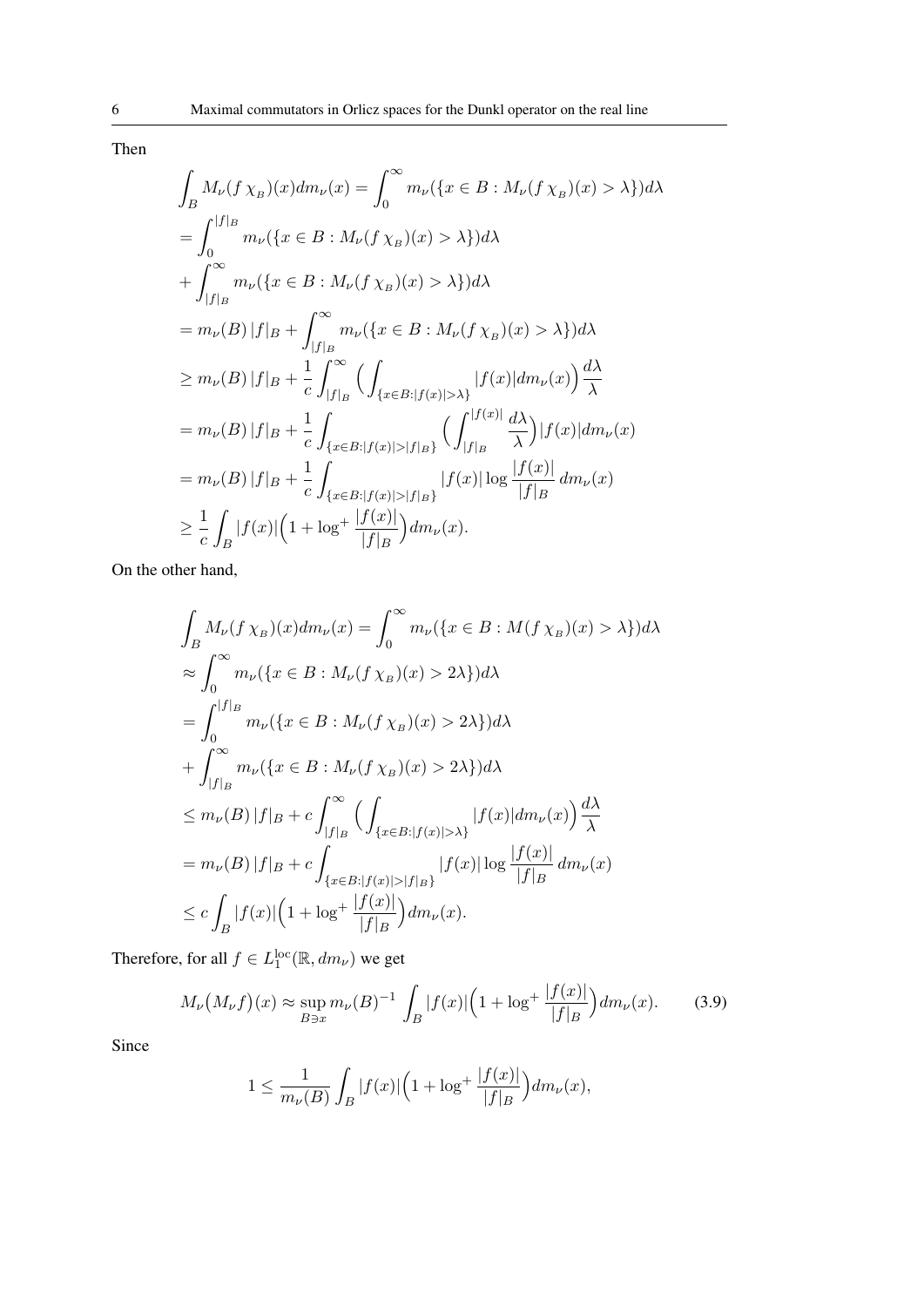then

$$
|f|_B \leq ||f \chi_B||_{L(1+\log^+ L),\nu}.
$$

Using the inequality  $\log^+(ab) \leq \log^+ a + \log^+$  with  $a, b > 0$ , we get

$$
\frac{1}{m_{\nu}(B)} \int_{B} |f(x)| \left(1 + \log^{+} \frac{|f(x)|}{|f|_{B}}\right) dm_{\nu}(x)
$$
\n
$$
= \frac{1}{m_{\nu}(B)} \int_{B} |f(x)| \left(1 + \log^{+} \left(\frac{|f(x)|}{\|f\chi_{B}\|_{L(1+\log^{+} L),\nu}} \frac{\|f\chi_{B}\|_{L(1+\log^{+} L),\nu}}{|f|_{B}}\right)\right) dm_{\nu}(x)
$$

$$
= \frac{1}{m_{\nu}(B)} \int_{B} |f(x)| \Big( 1 + \log^{+} \frac{|f(x)|}{\|f\chi_{B}\|_{L(1+\log^{+} L),\nu}} \Big) dm_{\nu}(x)
$$
  
+ 
$$
\frac{1}{m_{\nu}(B)} \int_{B} |f(x)| \log^{+} \frac{\|f\chi_{B}\|_{L(1+\log^{+} L),\nu}}{|f|_{B}} dm_{\nu}(x)
$$
  
\$\leq\$ 
$$
\|f\chi_{B}\|_{L(1+\log^{+} L),\nu} + |f|_{B} \log^{+} \frac{\|f\chi_{B}\|_{L(1+\log^{+} L),\nu}}{|f|_{B}}.
$$

Since  $\frac{\|f\chi_B\|_{L(1+\log^+ L),\nu}}{|f|_P}$  $\frac{f(t + \log t - L), \nu}{|f|B} \ge 1$  and  $\log t \le t$  when  $t \ge 1$ , we get

$$
\frac{1}{m_{\nu}(B)} \int_{B} |f(x)| \left( 1 + \log^{+} \frac{|f(x)|}{|f|_{B}} \right) dm_{\nu}(x) \le 2 \| f \chi_{B} \|_{L(1 + \log^{+} L), \nu}.
$$
 (3.10)

On the other hand, since

$$
||f\chi_B||_{L(1+\log^+ L),\nu} = \frac{1}{m_{\nu}(B)} \int_B |f(x)| \Big( 1 + \log^+ \frac{|f(x)|}{||f\chi_B||_{L(1+\log^+ L),\nu}} \Big) dm_{\nu}(x),
$$

on using

$$
|f|_B \leq \|f \chi_B\|_{L(1+\log^+ L),\nu},
$$

we get that

$$
||f\chi_B||_{L(1+\log^+ L),\nu} \lesssim \frac{1}{m_\nu(B)} \int_B |f(x)| \Big(1 + \log^+ \frac{|f(x)|}{|f|_B}\Big) dm_\nu(x). \tag{3.11}
$$

Therefore, from (3.9), (3.10) and (3.11) we have (3.8).

For proving our main results, we need the following estimate.

**Lemma 3.4** *Let*  $b \in BMO(\mathbb{R}, dm_{\nu})$  *Then there exists a positive constant C such that* 

$$
M_{b,\nu} f(x) \le C \|b\|_{BMO(\nu)} M_{\nu}(M_{\nu} f)(x) \tag{3.12}
$$

for almost every  $x \in \mathbb{R}$  and for all functions  $f \in L_1^{\text{loc}}(\mathbb{R}, dm_\nu)$ .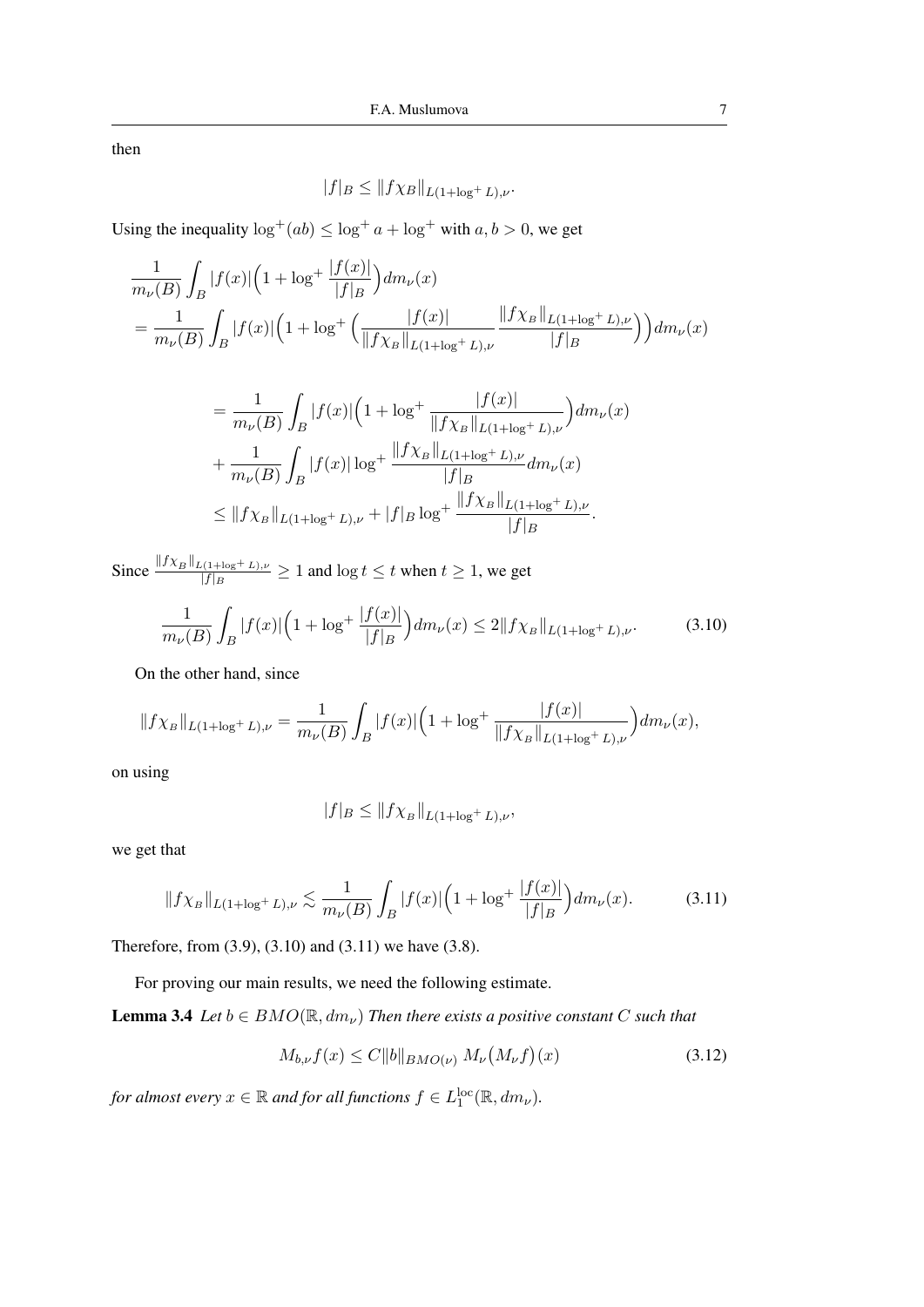**Proof.** Let  $x \in \mathbb{R}$ ,  $r > 0$ ,  $B = B(x, r)$  and  $\lambda B = B(x, \lambda r)$ . We write f as  $f = f_1 + f_2$ , where  $f_1(y) = f(y)\chi_{3B}(y)$ ,  $f_2(y) = f(y)\chi_{\mathfrak{g}_{(3B)}}(y)$ , and  $\chi_{3B}$  denotes the characteristic function of 3B. Then for any  $y \in \mathbb{R}$ 

$$
M_{b,\nu}f(y) = M_{\nu}((b - b(y))f)(y) = M_{\nu}((b - b_{3B} + b_{3B} - b(y))f)(y)
$$
  
\n
$$
\leq M_{\nu}((b - b_{3B})f)(y) + M_{\nu}((b_{3B} - b(y))f)(y)
$$
  
\n
$$
\leq M_{\nu}((b - b_{3B})f_1)(y) + M_{\nu}((b - b_{3B})f_2)(y) + |b_{3B} - b(y)|M_{\nu}f(y).
$$

For  $0 < \delta < 1$  we have

$$
\left(\frac{1}{m_{\nu}(B)} \int_{B} \left(M_{b,\nu} f(y)\right)^{\delta} dm_{\nu}(y)\right)^{\frac{1}{\delta}} \leq \left(\frac{1}{m_{\nu}(B)} \int_{B} \left(M_{\nu} \left((b-b_{3B}) f_{1}\right)(y)\right)^{\delta} dm_{\nu}(y)\right)^{\frac{1}{\delta}} \n+ \left(\frac{1}{m_{\nu}(B)} \int_{B} \left(M_{\nu} \left((b-b_{3B}) f_{2}\right)(y)\right)^{\delta} dm_{\nu}(y)\right)^{\frac{1}{\delta}} \n+ \left(\frac{1}{m_{\nu}(B)} \int_{B} \left|b(y)-b_{3B}\right| \left(M_{\nu} f\right)(y)\right)^{\delta} dm_{\nu}(y)\right)^{\frac{1}{\delta}} \n= I_{1} + I_{2} + I_{3}.
$$

We first estimate  $I_1$ . Recall that  $M_{\nu}$  is weak-type  $(1, 1)$ , (cf. [5]). We have

$$
I_1^{\delta} \leq \frac{1}{m_{\nu}(B)} \int_B |M_{\nu}((b - b_{3B})f_1)(y)|^{\delta} dm_{\nu}(y)
$$
  
\n
$$
\leq \frac{1}{m_{\nu}(B)} \int_0^{m_{\nu}(B)} [(M_{\nu}((b - b_{3B})f_1))^*(t)]^{\delta} dt
$$
  
\n
$$
\leq \frac{1}{m_{\nu}(B)} \Big[ \sup_{0 < t < m_{\nu}(B)} t (M_{\nu}((b - b_{3B})f_1))^*(t) \Big]^{\delta} \int_0^{m_{\nu}(B)} t^{-\delta} dt
$$
  
\n
$$
\lesssim \frac{1}{m_{\nu}(B)} ||(b - b_{3B})f_1||_{L_{1,\nu}}^{\delta} m_{\nu}(B)^{-\delta+1}
$$
  
\n
$$
\lesssim ||(b - b_{3B})f \chi_{3B}||_{L_{1,\nu}}^{\delta} m_{\nu}(B)^{-\delta}.
$$

Thus

$$
I_1 \le m_{\nu}(B)^{-1} \int_{3B} |b(y) - b_{3B}| |f(y)| dm_{\nu}(y).
$$

Then, by (3.5) and Lemmas 3.1 and 3.4 , we obtain

$$
I_1 \leq \|b - b_{3B}\|_{\exp L,3B} \|f\|_{L(\log L),3B}
$$
  
\n
$$
\lesssim \|b\|_{BMO(\nu)} \|f\|_{L(\log L),3B}
$$
  
\n
$$
\leq \|b\|_{BMO(\nu)} M_{\nu}(M_{\nu}f)(x).
$$

Let us estimate  $I_2$ . Since for any two points  $x, y \in B$ , we have

$$
M_{\nu}((b - b_{3B})f)(y) \leq CM_{\nu}((b - b_{3B})f)(x)
$$

with  $C$  an absolute constant (see, for example,  $[2, p. 160]$ ).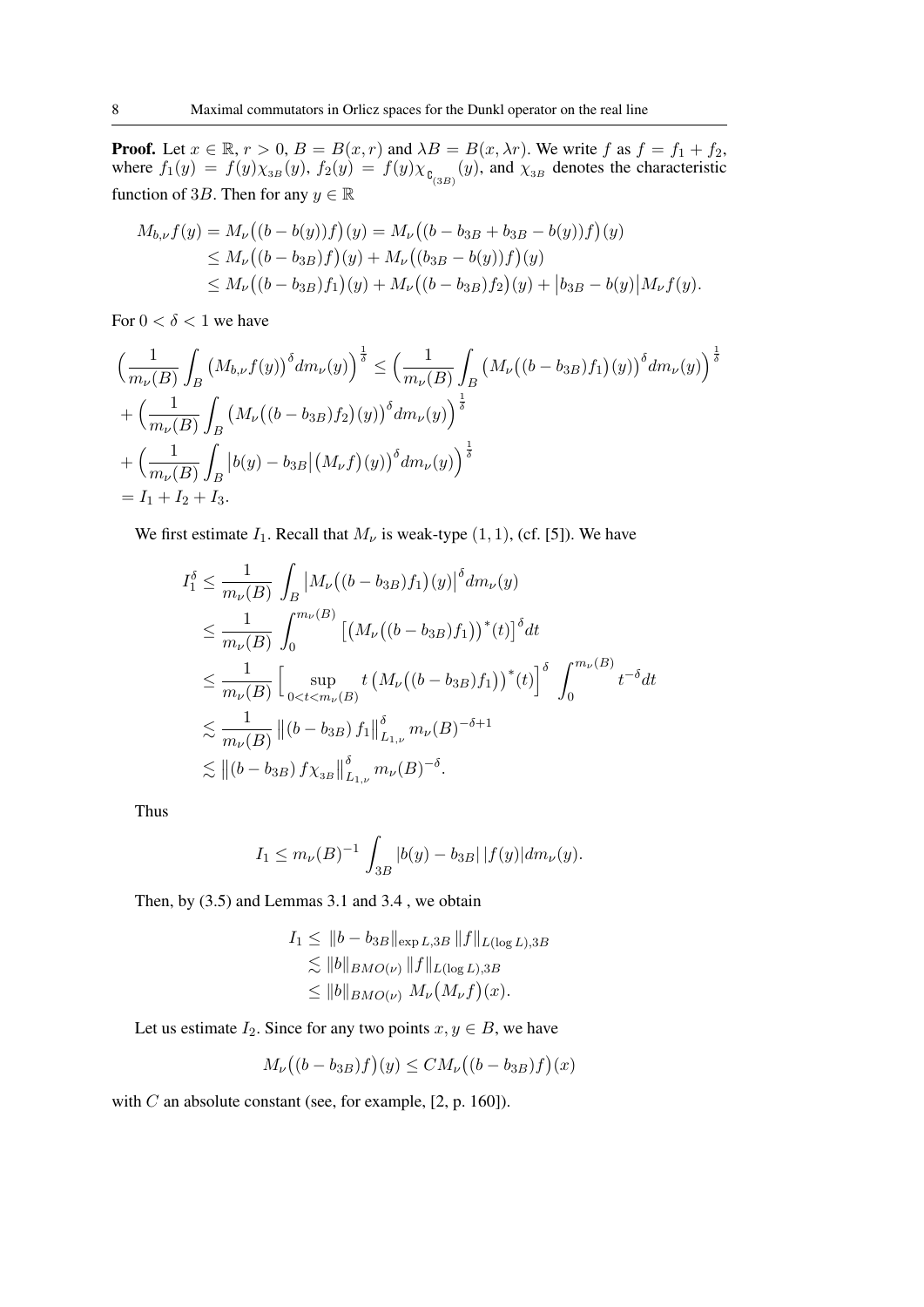Therefore, by (3.5) and Lemma 3.4 we obtain

$$
I_2 = \left(\frac{1}{m_{\nu}(B)} \int_B \left(M_{\nu}\left((b - b_{3B})f_2\right)(y)\right)^{\delta} dm_{\nu}(y)\right)^{\frac{1}{\delta}}
$$
  
\n
$$
\lesssim M_{\nu}\left((b - b_{3B})f\right)(x)
$$
  
\n
$$
= \sup_{B \ni x} m_{\nu}(B)^{-1} \int_B |b(y) - b_{3B}| |f(y)| dm_{\nu}(y)
$$
  
\n
$$
\leq \sup_{B \ni x} \|b - b_{3B}\|_{\exp L,3B} \|f\|_{L(\log L),3B}
$$
  
\n
$$
\lesssim \|b\|_{BMO(\nu)} \sup_{B \ni x} \|f\|_{L(\log L),3B}
$$
  
\n
$$
\leq \|b\|_{BMO(\nu)} M_{\nu}\left(M_{\nu}f\right)(x).
$$

Therefore we get

.

$$
I_2 \lesssim ||b||_{BMO(\nu)} M_{\nu}(M_{\nu}f)(x).
$$

Finally, for estimate  $I_3$ , applying Hölders inequality with exponent  $a = 1/\delta$ ,  $0 < \delta < 1$ , by Lemmas 3.2 for  $\Phi(t) = t^{\hat{a}}$ ,  $1 < a < \infty$  we get

$$
I_3 \leq \left(\frac{1}{m_{\nu}(B)} \int_B |b(y) - b_{3B}|^a dm_{\nu}(y)\right)^{\frac{1}{a}} \frac{1}{m_{\nu}(B)} \int_B M_{\nu} f(y) dm_{\nu}(y)
$$
  
\$\lesssim \|b\|\_{BMO(\nu)} M\_{\nu}(M\_{\nu}f)(x).

Lemma 3.4 is proved by the estimate of  $I_1$ ,  $I_2$ ,  $I_3$  and the Lebesgue differentiation theorem.

The following theorem gives necessary and sufficient conditions for the boundedness of the operator  $M_{b,\nu}$  on  $L_{\Phi}(\mathbb{R}, dm_{\nu})$ , when b belongs to the  $BMO(\nu)$  space.

**Theorem 3.4** *Let*  $b \in L_1^{\text{loc}}(\mathbb{R}, dm_\nu)$  *and*  $\Phi \in \mathcal{Y}$  *be a Young function.* 

1. *If*  $\Phi \in \nabla_2$ , then the condition  $b \in BMO(\mathbb{R}, dm_\nu)$  *is sufficient for the boundedness of*  $M_{b,\nu}$  *on*  $L_{\Phi}(\mathbb{R}, dm_{\nu})$ .

2. *The condition*  $b \in BMO(\mathbb{R}, dm_{\nu})$  *is necessary for the boundedness of*  $M_{b,\nu}$  *on*  $L_{\Phi}(\mathbb{R}, dm_{\nu}).$ 

3. *If*  $\Phi \in \nabla_2$ , then the condition  $b \in BMO(\mathbb{R}, dm_\nu)$  is necessary and sufficient for the *boundedness of*  $M_{b,\nu}$  *on*  $L_{\Phi}(\mathbb{R}, dm_{\nu})$ *.* 

**Proof.** 1. Let  $b \in BMO(\mathbb{R}, dm_{\nu})$ . Then from Lemma 3.12 we have

$$
M_{b,\nu}f(x) \lesssim \|b\|_{BMO(\nu)} M_{\nu}\big(M_{\nu}f\big)(x) \tag{3.13}
$$

for almost every  $x \in \mathbb{R}$  and for all functions from  $f \in L_1^{\text{loc}}(\mathbb{R}, dm_\nu)$ . Combining Theorem 3.1, Lemma 3.4 and from (3.13), we get

$$
||M_{b,\nu}f||_{L_{\Phi,\nu}} \lesssim ||b||_{BMO(\nu)}||M_{\nu}(M_{\nu}f)||_{L_{\Phi,\nu}}
$$
  
\n
$$
\lesssim ||b||_{BMO(\nu)}||M_{\nu}f||_{L_{\Phi,\nu}}
$$
  
\n
$$
\lesssim ||b||_{BMO(\nu)}||f||_{L_{\Phi,\nu}}.
$$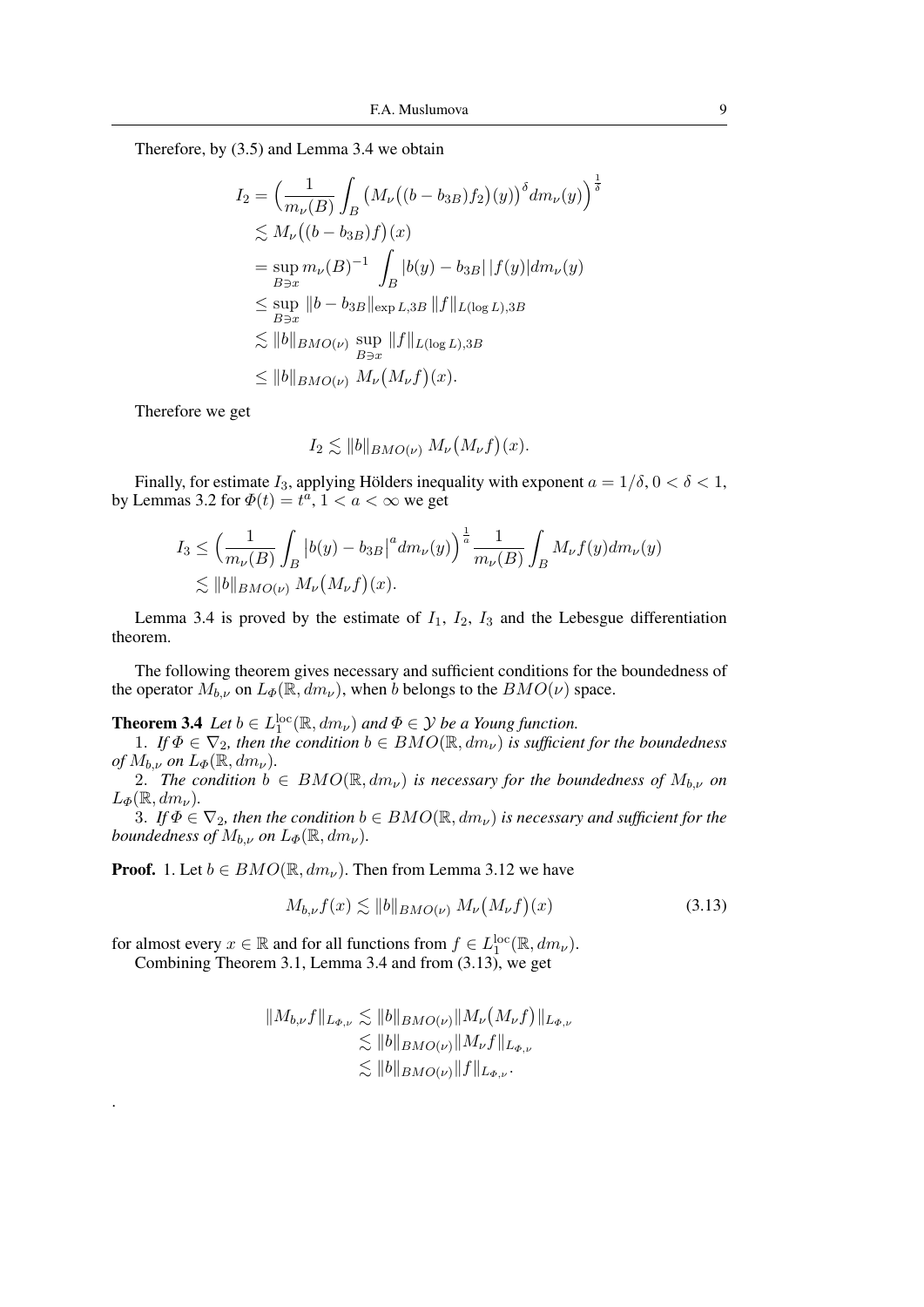2. We shall now prove the second part. Suppose that  $M_{b,\nu}$  is bounded from  $L_{\Phi}(\mathbb{R}, dm_{\nu})$ to  $L_{\Psi}(\mathbb{R}, dm_{\nu})$ . Choose any ball  $B = B(x, r)$  in  $\mathbb{R}$ , by Lemma 2.1 and (2.1)

$$
\frac{1}{m_{\nu}(B)} \int_{B} |b(y) - b_{B}| dm_{\nu}(y) = \frac{1}{m_{\nu}(B)} \int_{B} \left| \frac{1}{m_{\nu}(B)} \int_{B} (b(y) - b(z)) dm_{\nu}(z) \right| dm_{\nu}(y)
$$
\n
$$
\leq \frac{1}{m_{\nu}(B)^{2}} \int_{B} \int_{B} |b(y) - b(z)| dm_{\nu}(z) dm_{\nu}(y)
$$
\n
$$
= \frac{1}{m_{\nu}(B)^{1}} \int_{B} \frac{1}{m_{\nu}(B)} \int_{B} |b(y) - b(z)| \chi_{B}(z) dm_{\nu}(z) dm_{\nu}(y)
$$
\n
$$
\leq \frac{1}{m_{\nu}(B)} \int_{B} M_{b,\nu}(\chi_{B})(y) dm_{\nu}(y)
$$
\n
$$
\leq \frac{2}{m_{\nu}(B)} ||M_{b,\nu}(\chi_{B})||_{L_{\Phi}(B)} ||1||_{L_{\Phi}(B)} \leq C.
$$

Thus  $b \in BMO(\mathbb{R}, dm_{\nu}).$ 

3. The third statement of the theorem follows from the first and second parts of the theorem.

If we take  $\Phi(t) = t^p$  in Theorem 3.4 we get the following corollary.

**Corollary 3.1** Let  $1 < p < \infty$  and  $b \in L_1^{\text{loc}}(\mathbb{R}, dm_\nu)$ . Then  $M_{b,\nu}$  is bounded on  $L_p(\mathbb{R}, dm_\nu)$ *if and only if*  $b \in BMO(\mathbb{R}, dm_{\nu})$ .

# References

- 1. Abdelkefi, C., Sifi, M.: *Dunkl translation and uncentered maximal operator on the real line*, JIPAM. J. Inequal. Pure Appl. Math. **8**(3), Article 73, 11 pp. (2007).
- 2. Garcia-Cuerva, J., Rubio de Francia, J. L.: Weighted Norm Inequalities and Related Topics. North-Holland Math Studies, Vol 116. Amsterdam: North Holland, (1985)
- 3. Genebashvili, I., Gogatishvili, A., Kokilashvili, V., Krbec, M.: Weight theory for integral transforms on spaces of homogeneous type. Longman, Harlow, (1998)
- 4. Guliyev, V.S., Mammadov, Y.Y.: *Some estimations for Riesz potentials in terms maximal and fractional maximal functions associated with the Dunkl operator on the real line*, Trans. Natl. Acad. Sci. Azerb. Ser. Phys.-Tech. Math. Sci. 27 (7), Math. Mech., 71-76 (2007).
- 5. Guliyev, V.S., Mammadov, Y.Y. *On fractional maximal function and fractional integral associated with the Dunkl operator on the real line*, J. Math. Anal. Appl., 353 (1), 449-459 (2009).
- 6. Guliyev, V.S., Mammadov, Y.Y., Muslumova, F.A.: *Boundedness characterization of maximal commutators on Orlicz spaces in the Dunkl setting*, Journal of Mathematical Study, 53 (1), 1-21 (2019).
- 7. Guliyev, V.S.: *Some characterizations of* BMO *spaces via commutators in Orlicz spaces on stratified Lie groups*, Results in Mathematics 77 (1), Paper No. 42 (2022).
- 8. Dunkl, C.F.: *Differential-difference operators associated with reflections groups*, Trans. Amer. Math. Soc., 311, 167-183 (1989).
- 9. Dunkl, C.F., Xu, Y.: Orthogonal Polynomials of Several Variables, *2nd edn, Encyclopedia of Mathematics and its Applications, 155 (Cambridge University Press, Cambridge, 2014)*.
- 10. Janson, S.: *Mean oscillation and commutators of singular integral operators*, Ark. Mat., 16, 263-270 (1978).